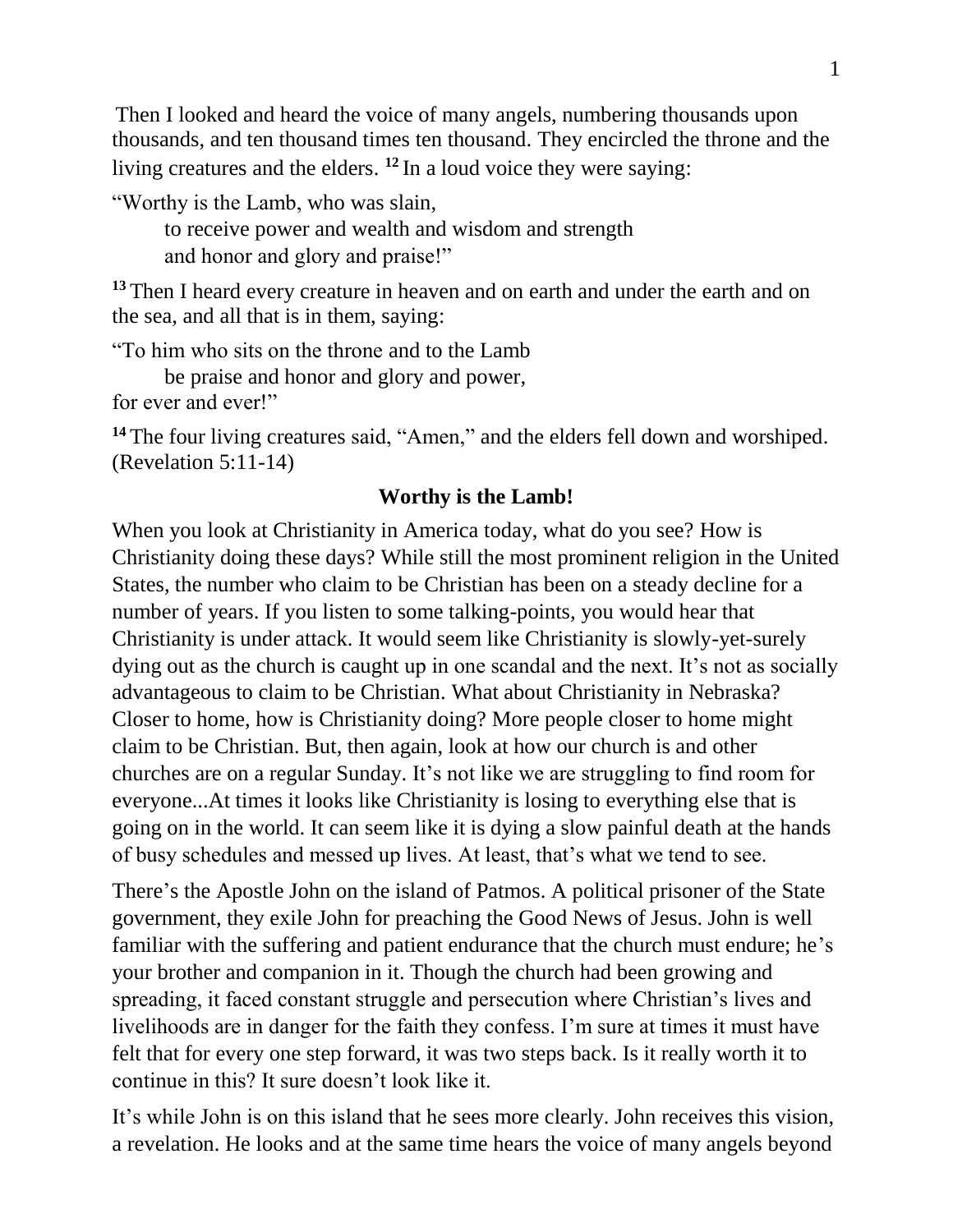number, along with the living creatures and elders all surrounding a throne that is in the center of them. Imagine an enormous crowd of people that the ticket counters were unable to keep track of filling a large stadium. All of the millions, thousands upon thousands, join together to praise the One. In a loud voice they say: "**Worthy is the Lamb, who was slain, to receive power and wealth and wisdom and strength and honor and glory and praise**!" I can imagine the ground shaking, the hairs raising on my neck, the goose bumps along with the chills hearing this multitude speak. There is no going through the motions or mumbling along. There isn't any nervous looks or embarrassed feelings wondering if someone actually heard you. This is praise for the one who is worthy of it all. You know him. He's the Lamb of God who takes away the sin of the world. He's the Lamb who took your place, pierced for your rebellion against God and crushed for your sin. He's the Lamb who was slain and now raised to life again. Jesus. Worthy is the Lamb!

But is he? Almost half of the population of the United States according to recent surveys doesn't think so. Even those who might claim to be Christian might wonder if Jesus is or not. He will be quick to point out the poverty that is still rampant in the world. She will point to the wars that continue to be fought and injustices in the world. He will direct your eyes to the sicknesses that continue to ravage people. She will bring up how babies die and young ones full of life are taken from us. For many this is clear evidence you can see that Jesus is not worthy of any praise. On top of that, he will insist that Jesus has never done anything for him. He did everything himself and doesn't need anyone else. She will point out the fact that she's been completely fine without him in her life. From what so many see, Jesus is not worthy of their time, thoughts, or considerations.

One day they will. That's what Jesus lets John see on that island of Patmos. One day all will see. One day all will confess that Jesus is Lord. His enemies will shriek and scream at the truth because by then it will be too late. They won't want to say it. But say it they will as they are condemned for all eternity. What they were too blind to see will be clear as day. Worthy is the Lamb! We aren't giving him anything that isn't already his. All the power, wealth, wisdom, and strength belong to him. All the honor and glory and praise belongs to no one else.

Do you see it? Or, are you like me who foolishly forgets how truly small my work is in the grand scheme? Jesus doesn't need me to help him keep his promises; he's quite capable to fulfill them and often does in spite and despite me. How foolish I am to think this is such a great burden to follow his will when he promises his yoke is easy and burden is light. All the power belongs to him! That he lets me take part in His work is grace alone.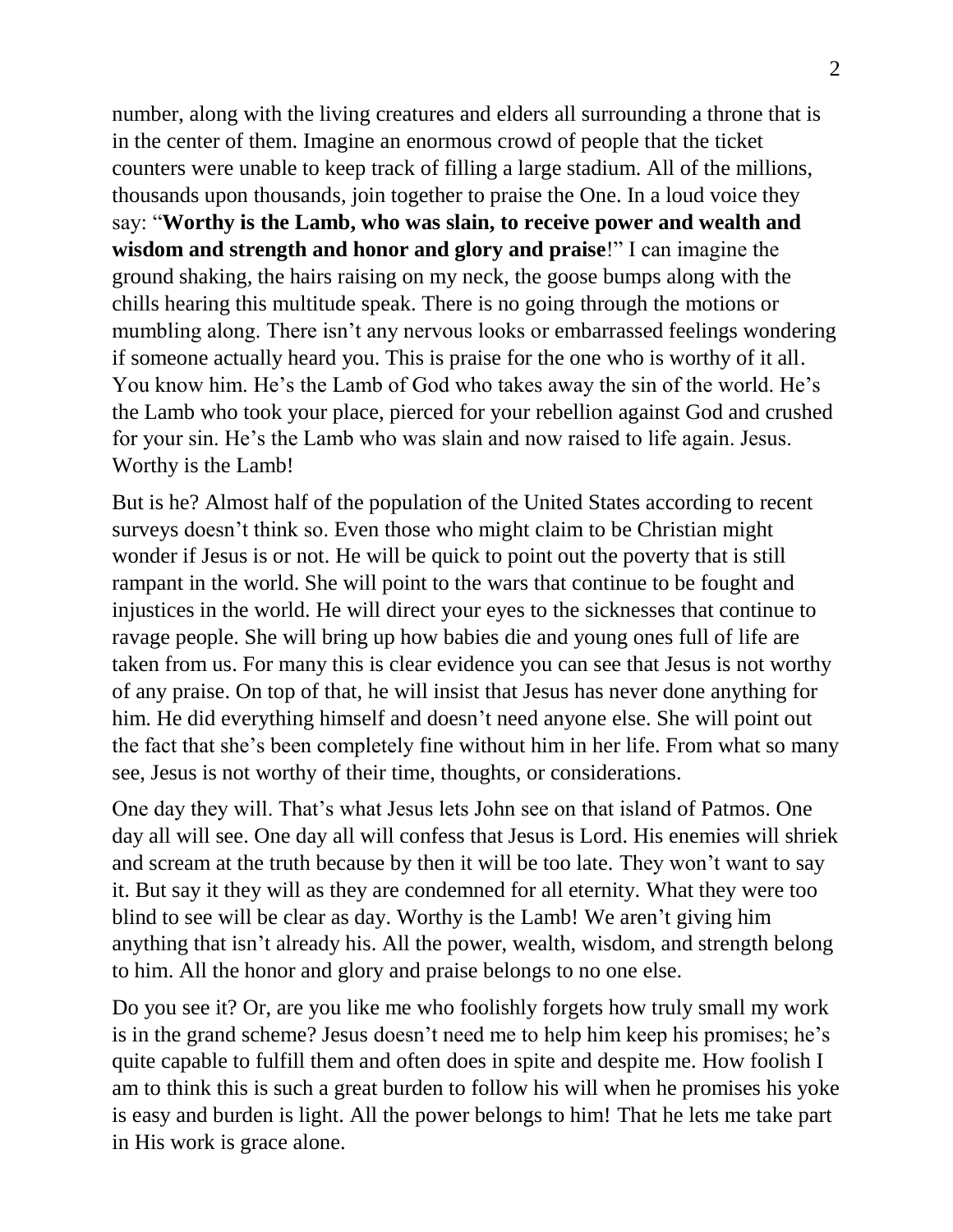How silly to think that he needs my money in the offering plate. All wealth belongs to him—who am I? How silly it is to think that I need to keep some of my offering for myself, just in case, as if He's not going to give me everything that I need for body and life. How silly too think that when things are tight I need to pull back on my giving because, "You just don't know." All wealth belongs to him and he promises to open the flood gates of heaven to bless me when I trust him in my giving.

How slow I am to realize the guidance I need for my life, for my work, for my service comes from him who holds all the wisdom. If only I would take more time to stop and listen rather than trying to tell him what he should be doing. If I only took more time to listen instead of giving him advice that he does not need. And then that he allows me to speak to him in prayer, and he listens. And he answers. And he acts. Again, I don't deserve that!

Shame on me for doubting his wisdom, strength and his power as I keep myself up at night dwelling upon things that are beyond my control. How much time have I wasted and extra stress I've put on myself instead of resting securely in his mighty hands?

Why do I waste so much time trying to exalt myself in the eyes of other people striving for honor in this world? Why do I insist on lifting up my own opinions demanding they admit that I am right and they should listen to me? Why do I worry my little head over whether or not he will praise me for my efforts or she will praise me for a job well done? Why do I need it? What I have already in Jesus greatest by far. He's the one who all the glory, honor, and praise belongs. Then that he allows me to share in this and receive it while he carries his work out through in whatever calling you might have, what undeserved love!

Worthy is the Lamb to receive all of this. And rightly so! Look at what he has done. He's the Lamb who set aside his glory for a time. The one with all the power takes on flesh and blood to be a weak baby dependent on a first-time mom and inexperienced dad. The one with all the wealth walks our earth without a home to call his own or place to lay his head while he relies on the goodwill of others. He who holds all the wisdom allows himself to be questioned, to be tested, people to turn their back on him when they didn't want to hear any more. The weight of the world rests so effortlessly in his hands and at the same time we see him struggle under the weight of his own cross to the place where he would die. Instead of glory he would be betrayed, disowned, mocked and ridiculed. His seat of honor will be the place of dishonor as he is counted amongst the transgressors and sinners on the cross. Instead of praise and blessing he will be rejected by the ones he came to save, cursed by God and forsaken by him.